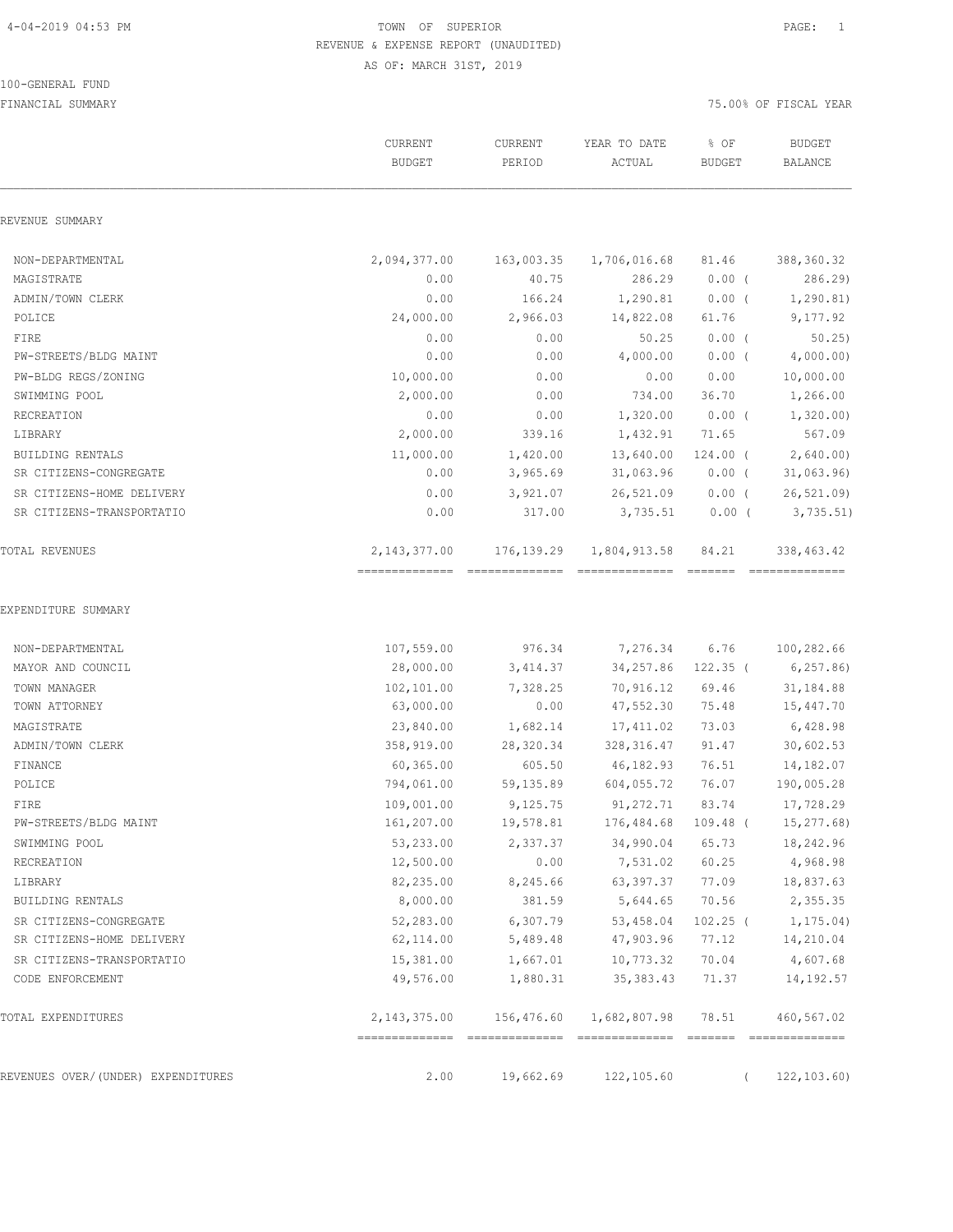200-REFUSE SERVICE

|                                    | CURRENT<br><b>BUDGET</b>   | CURRENT<br>PERIOD                                          | YEAR TO DATE<br>ACTUAL | % OF<br><b>BUDGET</b>        | <b>BUDGET</b><br>BALANCE     |
|------------------------------------|----------------------------|------------------------------------------------------------|------------------------|------------------------------|------------------------------|
| REVENUE SUMMARY                    |                            |                                                            |                        |                              |                              |
| NON-DEPARTMENTAL                   |                            | 4,000.00  1,121.20  6,015.68  150.39  (2,015.68)           |                        |                              |                              |
| TOTAL REVENUES                     | 4,000.00<br>============== | 1,121.20                                                   |                        | 6,015.68 150.39 (<br>------- | 2,015.68)<br>--------------- |
| EXPENDITURE SUMMARY                |                            |                                                            |                        |                              |                              |
| NON-DEPARTMENTAL                   |                            | 111,697.00 $1,417.12$ $116,226.83$ $104.06$ ( $4,529.83$ ) |                        |                              |                              |
| TOTAL EXPENDITURES                 | 111,697.00                 | 1,417.12 116,226.83 104.06 (4,529.83)                      |                        |                              |                              |
| REVENUES OVER/(UNDER) EXPENDITURES | ==============<br>$\left($ | ==============<br>$107,697.00$ (295.92) (110,211.15)       | ==============         |                              | ==============<br>2,514.15   |
|                                    |                            |                                                            |                        |                              |                              |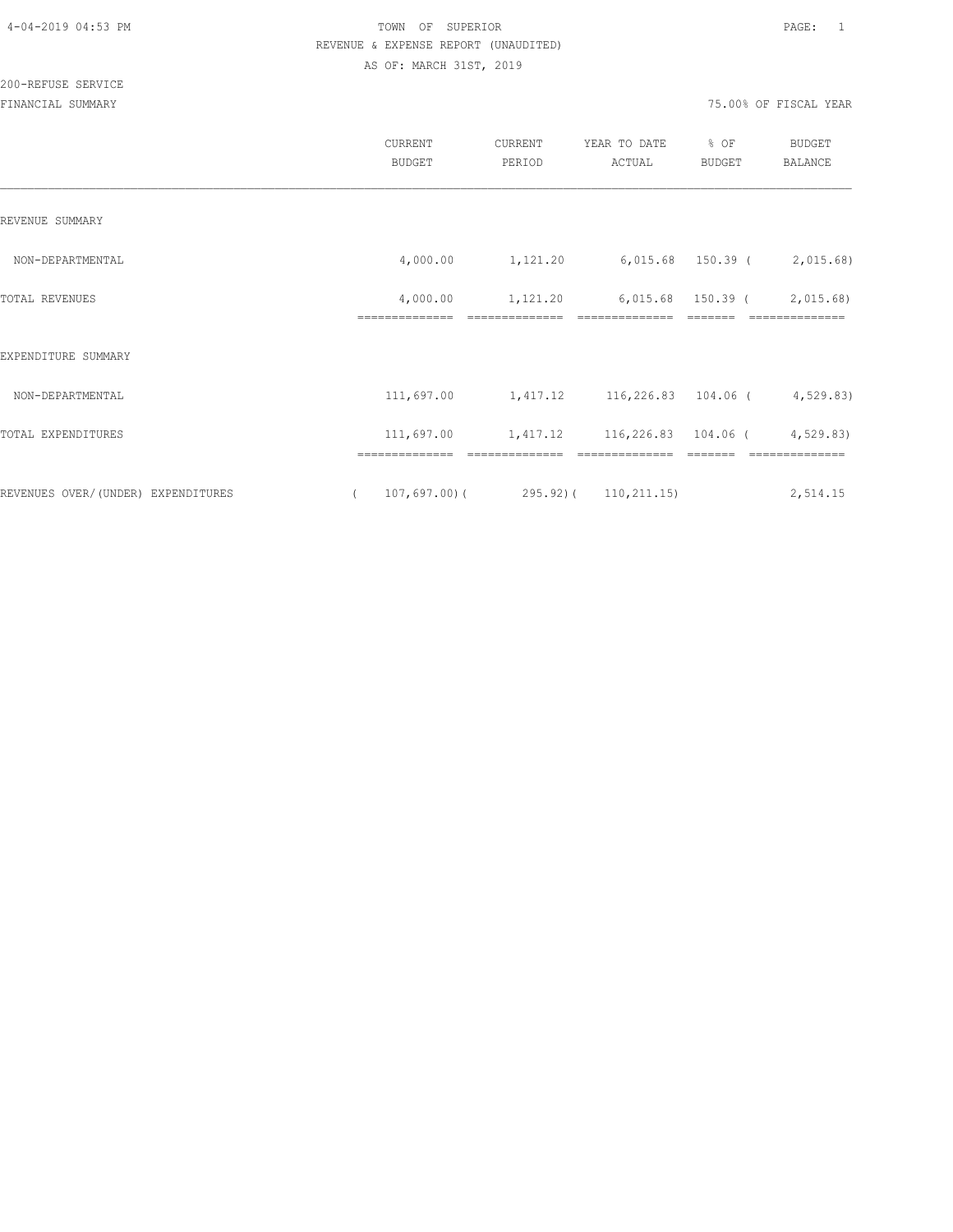#### 210-SEWER

|                                    | CURRENT<br><b>BUDGET</b> | CURRENT<br>PERIOD                          | YEAR TO DATE<br>ACTUAL | % OF<br><b>BUDGET</b> | <b>BUDGET</b><br><b>BALANCE</b> |
|------------------------------------|--------------------------|--------------------------------------------|------------------------|-----------------------|---------------------------------|
| REVENUE SUMMARY                    |                          |                                            |                        |                       |                                 |
| NON-DEPARTMENTAL                   | 380,000.00               | 32,738.00 247,044.06 65.01                 |                        |                       | 132,955.94                      |
| TOTAL REVENUES                     | 380,000.00               | 32,738.00                                  | 247,044.06             | 65.01                 | 132,955.94                      |
| EXPENDITURE SUMMARY                |                          |                                            |                        |                       |                                 |
| NON-DEPARTMENTAL                   | 502,925.00               | 21,018.30 276,343.89 54.95                 |                        |                       | 226,581.11                      |
| TOTAL EXPENDITURES                 | 502,925.00               | 21,018.30 276,343.89 54.95                 |                        |                       | 226,581.11                      |
| REVENUES OVER/(UNDER) EXPENDITURES | $\sqrt{2}$               | $122,925.00$ $11,719.70$ ( $29,299.83$ ) ( |                        |                       | 93,625.17)                      |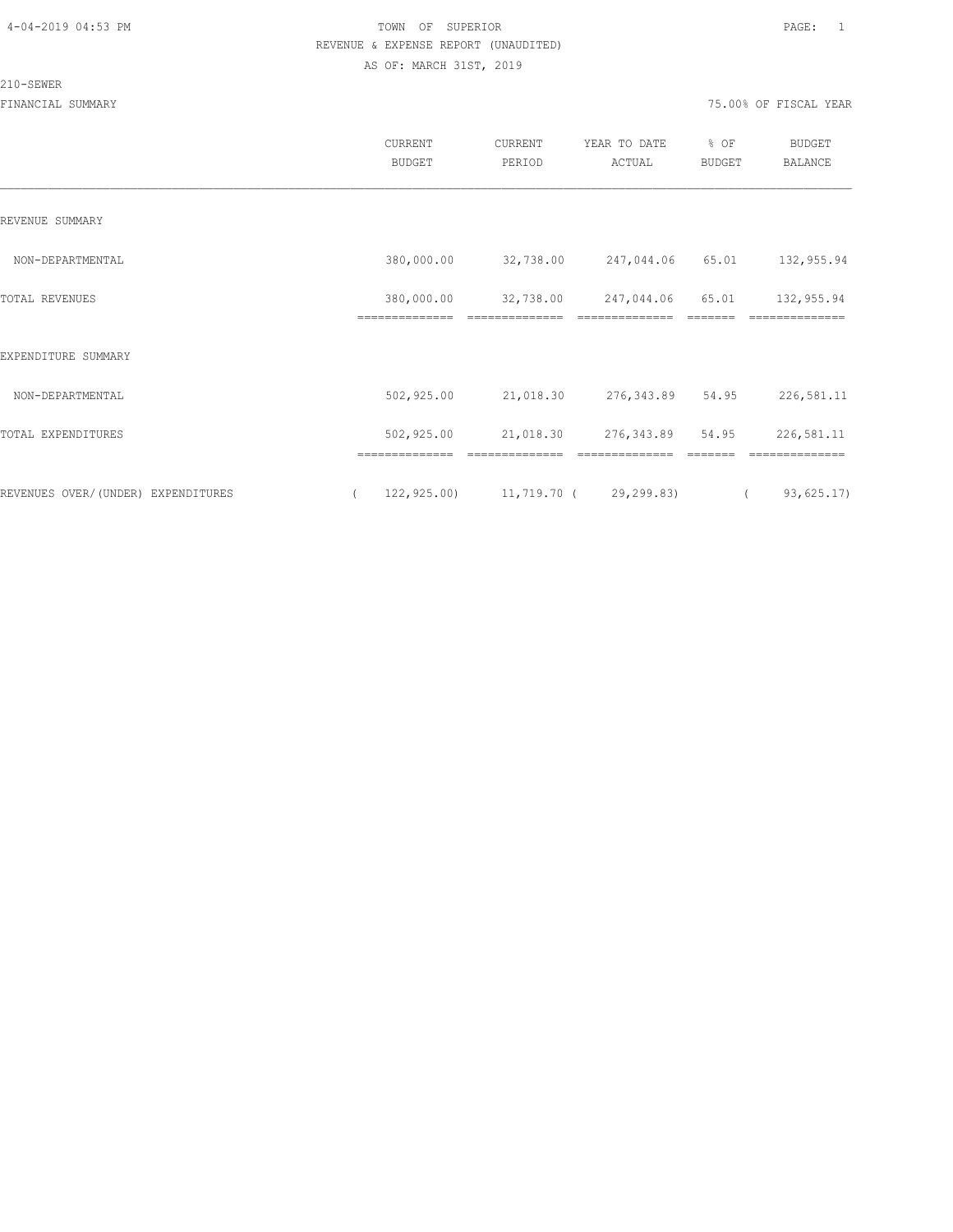#### 220-AMBULANCE

|                                    | <b>CURRENT</b><br><b>BUDGET</b> | CURRENT<br>PERIOD                         | YEAR TO DATE<br>ACTUAL       | % OF<br><b>BUDGET</b> | <b>BUDGET</b><br>BALANCE  |
|------------------------------------|---------------------------------|-------------------------------------------|------------------------------|-----------------------|---------------------------|
| REVENUE SUMMARY                    |                                 |                                           |                              |                       |                           |
| NON-DEPARTMENTAL                   | 648,627.00                      | 21,310.06                                 | 206, 154.57 31.78            |                       | 442, 472.43               |
| TOTAL REVENUES                     | 648,627.00<br>==============    | 21,310.06                                 | 206,154.57<br>============== | 31.78                 | 442, 472.43<br>========== |
| EXPENDITURE SUMMARY                |                                 |                                           |                              |                       |                           |
| NON-DEPARTMENTAL                   | 423,158.00                      | 33, 345. 33                               | 283,467.83                   | 66.99                 | 139,690.17                |
| TOTAL EXPENDITURES                 | 423,158.00                      | 33, 345. 33                               | 283,467.83                   | 66.99                 | 139,690.17                |
|                                    |                                 |                                           |                              |                       |                           |
| REVENUES OVER/(UNDER) EXPENDITURES |                                 | $225,469.00$ ( $12,035.27$ ) ( 77,313.26) |                              |                       | 302,782.26                |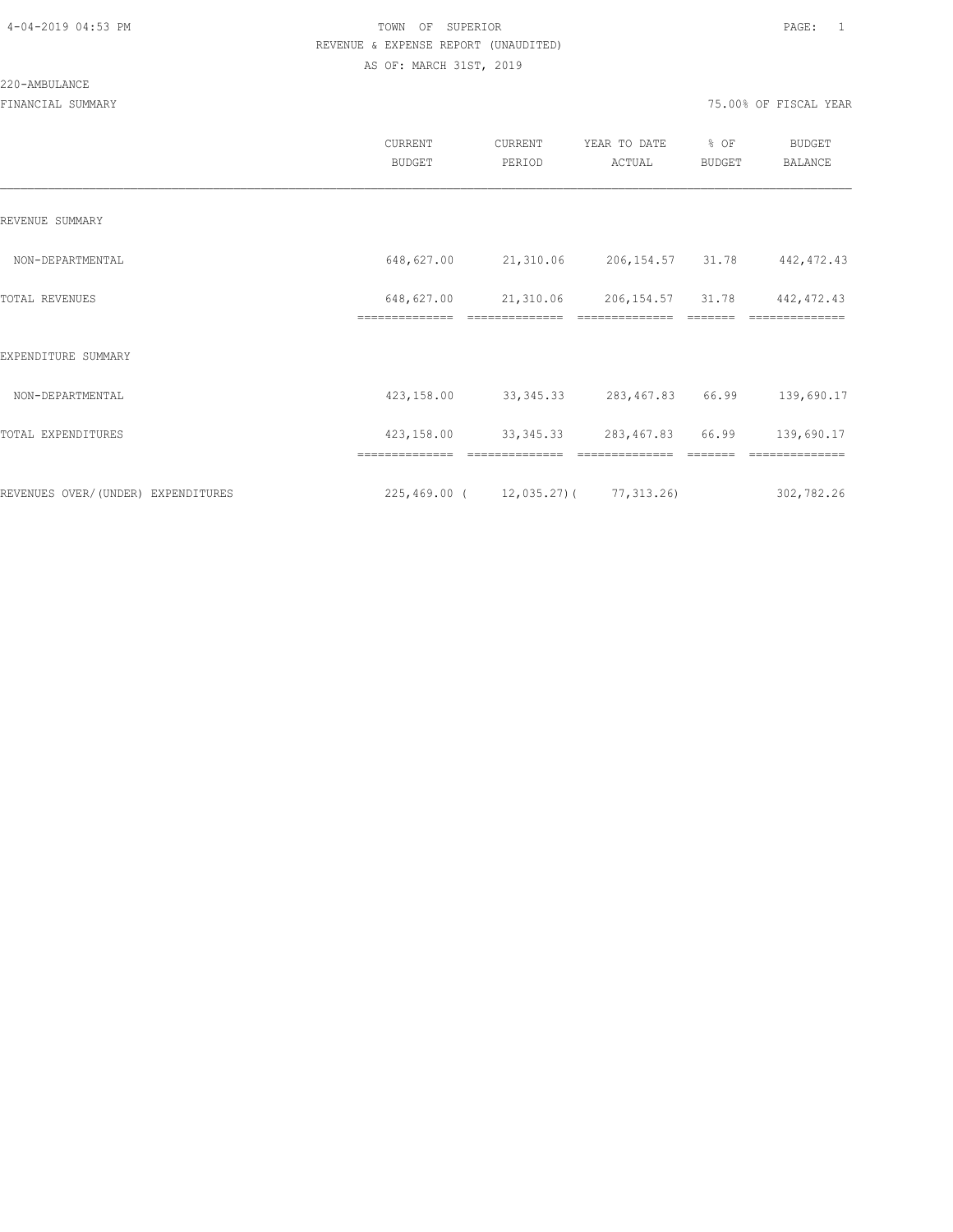#### 230-CEMETARY

|                                    | CURRENT<br><b>BUDGET</b> | CURRENT<br>PERIOD | YEAR TO DATE<br>ACTUAL | % OF<br><b>BUDGET</b> | <b>BUDGET</b><br><b>BALANCE</b> |  |
|------------------------------------|--------------------------|-------------------|------------------------|-----------------------|---------------------------------|--|
| REVENUE SUMMARY                    |                          |                   |                        |                       |                                 |  |
| NON-DEPARTMENTAL                   | 25,000.00                | 2,850.00          | 17,800.00 71.20        |                       | 7,200.00                        |  |
| TOTAL REVENUES                     | 25,000.00                | 2,850.00          | 17,800.00              | 71.20                 | 7,200.00                        |  |
| EXPENDITURE SUMMARY                |                          |                   |                        |                       |                                 |  |
| NON-DEPARTMENTAL                   | 19,847.00                | 799.41            | 8,264.85 41.64         |                       | 11,582.15                       |  |
| TOTAL EXPENDITURES                 | 19,847.00                | 799.41            | 8,264.85               | 41.64                 | 11,582.15                       |  |
|                                    |                          |                   |                        |                       |                                 |  |
| REVENUES OVER/(UNDER) EXPENDITURES | 5,153.00                 | 2,050.59          | 9,535.15               | $\sim$ 100 $\,$       | 4,382.15                        |  |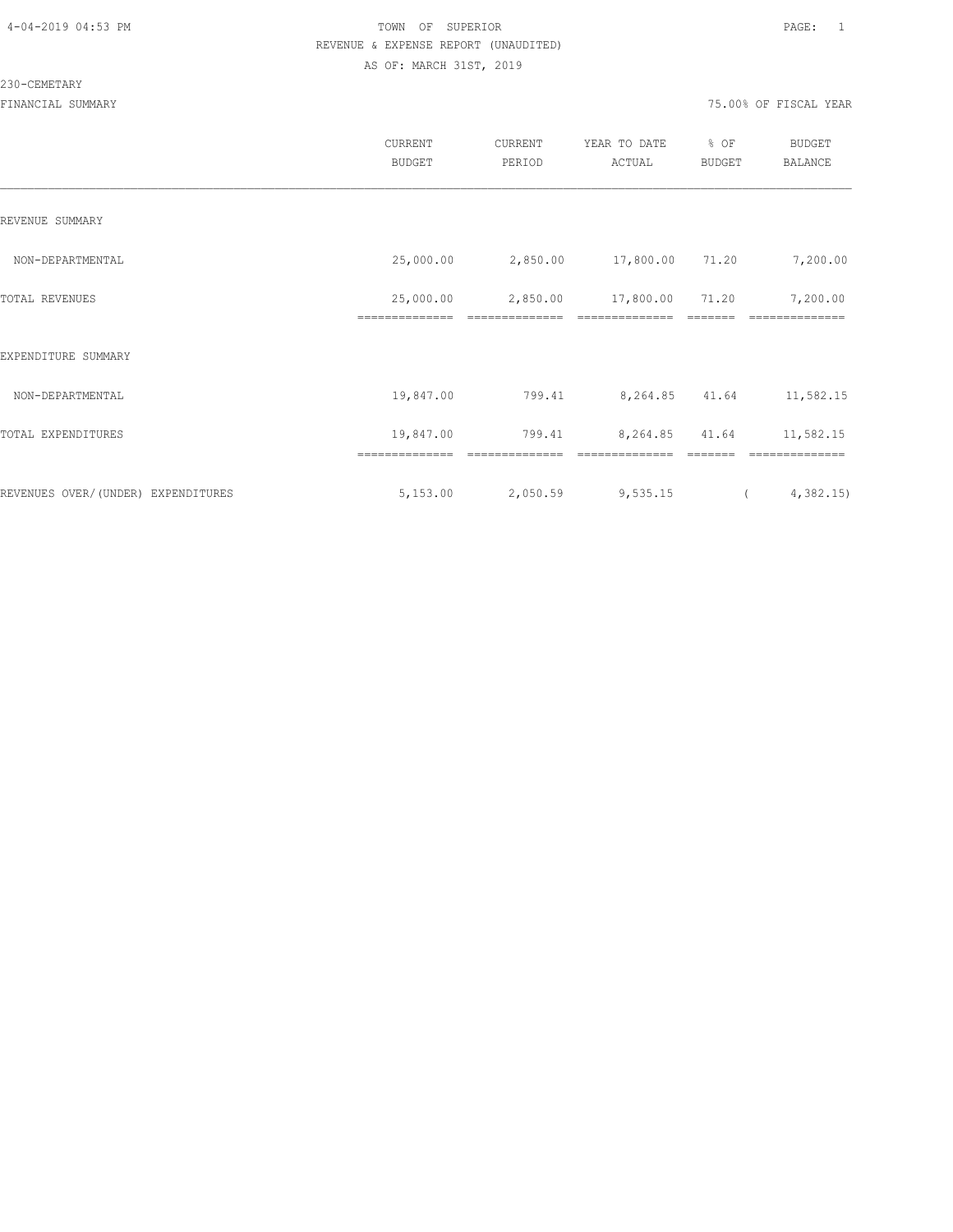## 300-HIGHWAY USERS REVENUE

|                                     | CURRENT<br><b>BUDGET</b>     | CURRENT<br>PERIOD       | YEAR TO DATE<br>ACTUAL     | % OF<br><b>BUDGET</b> | <b>BUDGET</b><br><b>BALANCE</b> |
|-------------------------------------|------------------------------|-------------------------|----------------------------|-----------------------|---------------------------------|
| REVENUE SUMMARY                     |                              |                         |                            |                       |                                 |
| NON-DEPARTMENTAL                    | 468,178.00                   |                         | 21,031.63 183,383.74 39.17 |                       | 284,794.26                      |
| TOTAL REVENUES                      | 468,178.00<br>============== | 21,031.63               | 183,383.74                 | 39.17                 | 284,794.26                      |
| EXPENDITURE SUMMARY                 |                              |                         |                            |                       |                                 |
| NON-DEPARTMENTAL                    | 406,033.00                   | 14,542.56               | 208, 511. 46 51. 35        |                       | 197,521.54                      |
| TOTAL EXPENDITURES                  | 406,033.00                   | 14,542.56               | 208, 511. 46 51. 35        |                       | 197,521.54                      |
|                                     |                              |                         |                            |                       |                                 |
| REVENUES OVER/ (UNDER) EXPENDITURES | 62,145.00                    | $6,489.07$ ( 25,127.72) |                            |                       | 87, 272.72                      |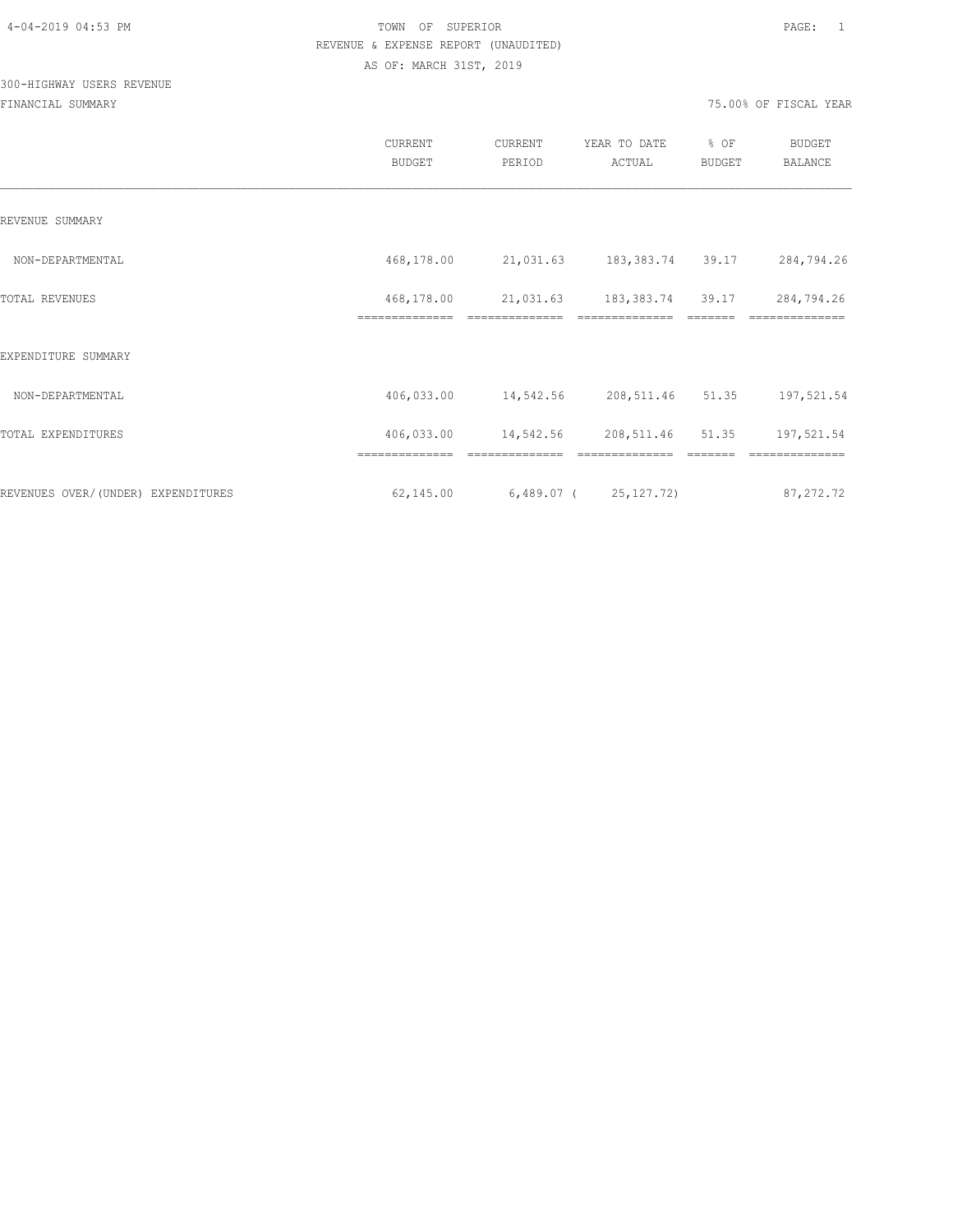310-EXCISE TAX

|                                    | CURRENT<br><b>BUDGET</b>     | CURRENT<br>PERIOD | YEAR TO DATE<br>ACTUAL            | % OF<br>BUDGET | <b>BUDGET</b><br>BALANCE     |
|------------------------------------|------------------------------|-------------------|-----------------------------------|----------------|------------------------------|
| REVENUE SUMMARY                    |                              |                   |                                   |                |                              |
| NON-DEPARTMENTAL                   | 415,771.00                   | 13,010.39         | 92,062.29 22.14                   |                | 323,708.71                   |
| TOTAL REVENUES                     | 415,771.00<br>============== | 13,010.39         | 92,062.29 22.14<br>============== |                | 323,708.71<br>-------------- |
| EXPENDITURE SUMMARY                |                              |                   |                                   |                |                              |
| NON-DEPARTMENTAL                   | 477,917.00                   | 5,883.91          | 107,495.39                        | 22.49          | 370, 421.61                  |
| TOTAL EXPENDITURES                 | 477,917.00<br>-------------- | 5,883.91          | 107,495.39                        | 22.49          | 370, 421.61                  |
| REVENUES OVER/(UNDER) EXPENDITURES | 62, 146.00                   |                   | 7, 126.48 ( 15, 433.10)           |                | 46,712.90)                   |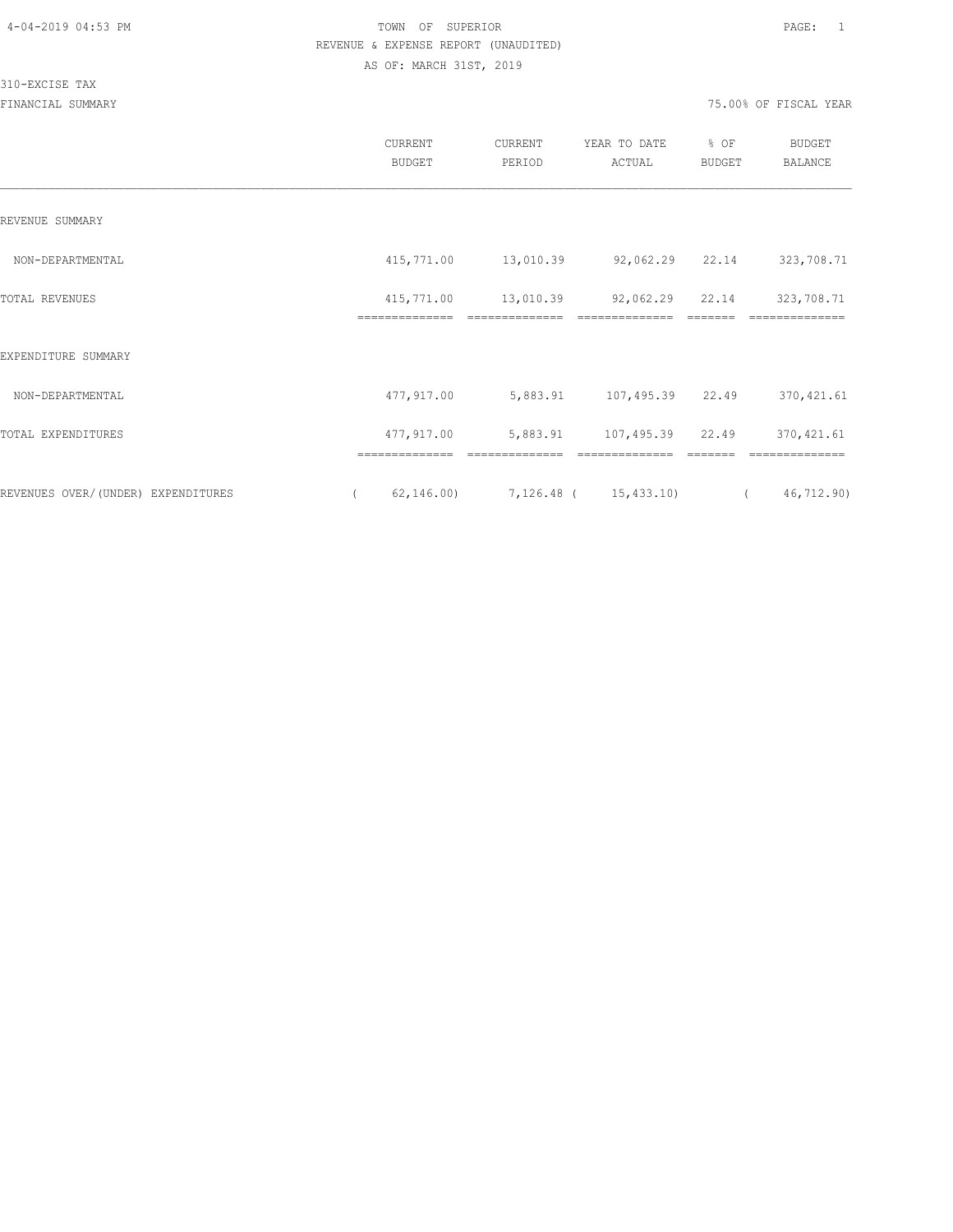|                     | CURRENT<br><b>BUDGET</b> | CURRENT<br>PERIOD | YEAR TO DATE<br>ACTUAL | % OF<br>BUDGET     | BUDGET<br>BALANCE |
|---------------------|--------------------------|-------------------|------------------------|--------------------|-------------------|
| REVENUE SUMMARY     |                          |                   |                        |                    |                   |
| EXPENDITURE SUMMARY | ==============           | ==============    | ==============         | =======            | ==============    |
|                     | ==============           | ==============    | ==============         | -------<br>------- | ==============    |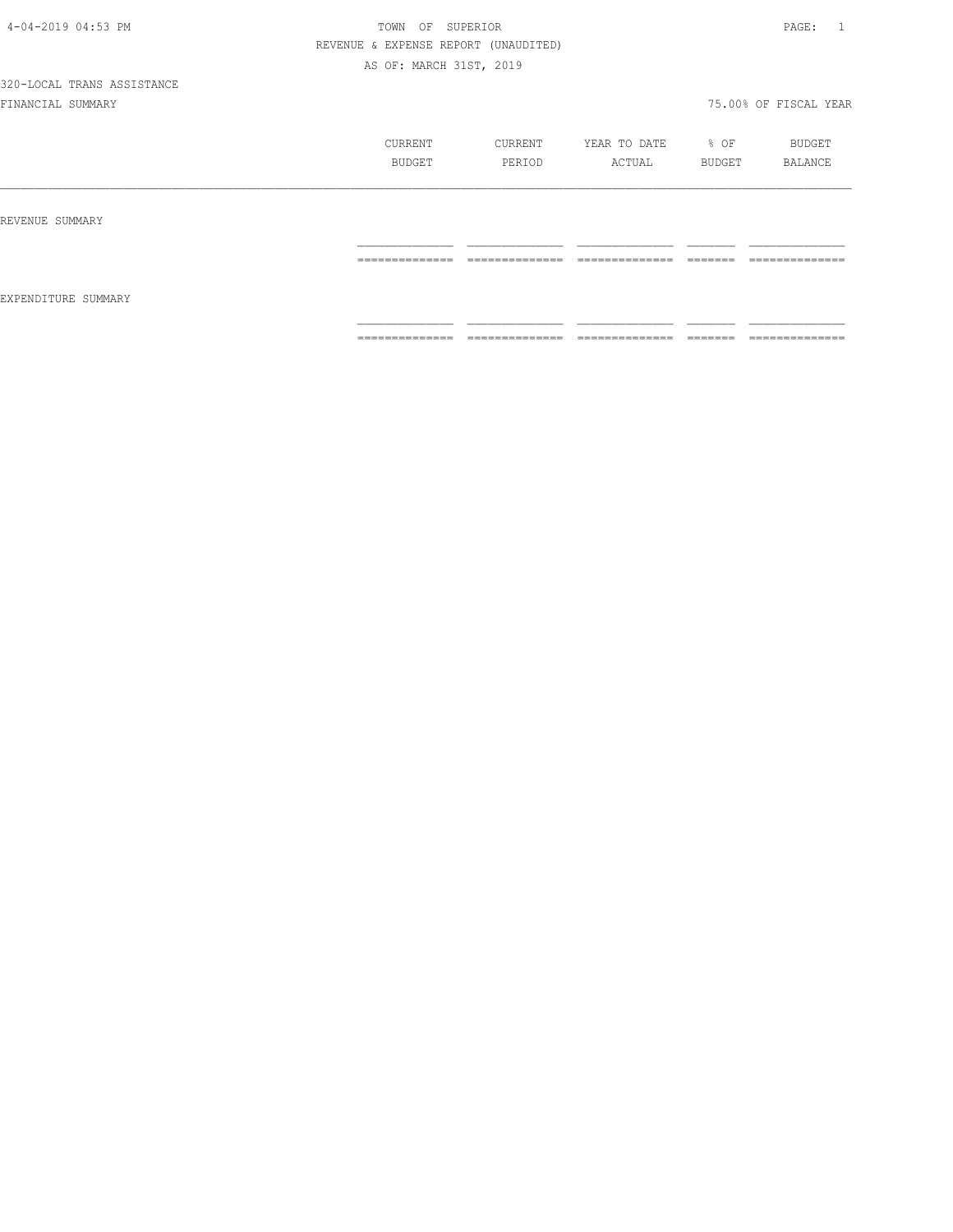#### 400-GADA BOND

|                     | CURRENT<br>BUDGET                                                                                                                                                                                                                                                                                                                                                                                                                                                                      | CURRENT<br>PERIOD               | YEAR TO DATE<br>ACTUAL                                                                                                                                                                                                                                                                                                                                                                                                                                                                       | % OF<br>BUDGET                                                                                                                                                                                                                                                                                                                                                                                                                                         | BUDGET<br>BALANCE              |
|---------------------|----------------------------------------------------------------------------------------------------------------------------------------------------------------------------------------------------------------------------------------------------------------------------------------------------------------------------------------------------------------------------------------------------------------------------------------------------------------------------------------|---------------------------------|----------------------------------------------------------------------------------------------------------------------------------------------------------------------------------------------------------------------------------------------------------------------------------------------------------------------------------------------------------------------------------------------------------------------------------------------------------------------------------------------|--------------------------------------------------------------------------------------------------------------------------------------------------------------------------------------------------------------------------------------------------------------------------------------------------------------------------------------------------------------------------------------------------------------------------------------------------------|--------------------------------|
| REVENUE SUMMARY     |                                                                                                                                                                                                                                                                                                                                                                                                                                                                                        |                                 |                                                                                                                                                                                                                                                                                                                                                                                                                                                                                              |                                                                                                                                                                                                                                                                                                                                                                                                                                                        |                                |
| EXPENDITURE SUMMARY | ==============                                                                                                                                                                                                                                                                                                                                                                                                                                                                         | ______________<br>------------- | --------------<br>---------------                                                                                                                                                                                                                                                                                                                                                                                                                                                            | --------<br>-------                                                                                                                                                                                                                                                                                                                                                                                                                                    | --------------<br>------------ |
|                     | $\begin{array}{cccccccccc} \multicolumn{2}{c}{} & \multicolumn{2}{c}{} & \multicolumn{2}{c}{} & \multicolumn{2}{c}{} & \multicolumn{2}{c}{} & \multicolumn{2}{c}{} & \multicolumn{2}{c}{} & \multicolumn{2}{c}{} & \multicolumn{2}{c}{} & \multicolumn{2}{c}{} & \multicolumn{2}{c}{} & \multicolumn{2}{c}{} & \multicolumn{2}{c}{} & \multicolumn{2}{c}{} & \multicolumn{2}{c}{} & \multicolumn{2}{c}{} & \multicolumn{2}{c}{} & \multicolumn{2}{c}{} & \multicolumn{2}{c}{} & \mult$ | 22222222222222                  | $\begin{array}{c} \multicolumn{2}{c} {\textbf{1}} & \multicolumn{2}{c} {\textbf{2}} & \multicolumn{2}{c} {\textbf{3}} & \multicolumn{2}{c} {\textbf{4}} \\ \multicolumn{2}{c} {\textbf{2}} & \multicolumn{2}{c} {\textbf{3}} & \multicolumn{2}{c} {\textbf{4}} & \multicolumn{2}{c} {\textbf{5}} & \multicolumn{2}{c} {\textbf{6}} \\ \multicolumn{2}{c} {\textbf{5}} & \multicolumn{2}{c} {\textbf{6}} & \multicolumn{2}{c} {\textbf{7}} & \multicolumn{2}{c} {\textbf{8}} & \multicolumn{$ | $\begin{tabular}{ll} \multicolumn{2}{c}{\textbf{2.5}} & \multicolumn{2}{c}{\textbf{2.5}} & \multicolumn{2}{c}{\textbf{2.5}} \\ \multicolumn{2}{c}{\textbf{2.5}} & \multicolumn{2}{c}{\textbf{2.5}} & \multicolumn{2}{c}{\textbf{2.5}} \\ \multicolumn{2}{c}{\textbf{3.5}} & \multicolumn{2}{c}{\textbf{4.5}} & \multicolumn{2}{c}{\textbf{5.5}} \\ \multicolumn{2}{c}{\textbf{5.5}} & \multicolumn{2}{c}{\textbf{6.5}} & \multicolumn{2}{c}{\textbf{7$ | --------------                 |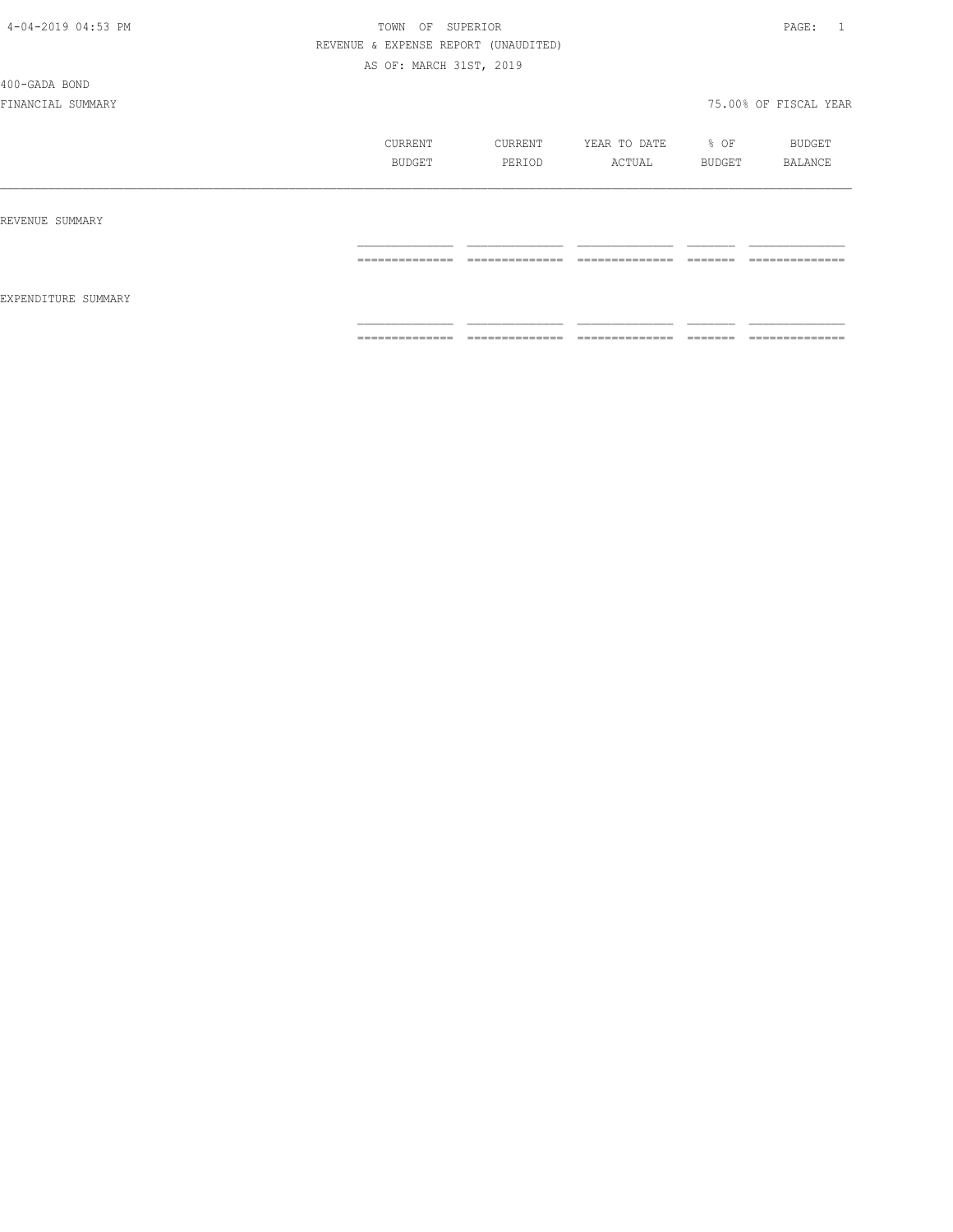410-MPC BOND

|                     | CURRENT<br>BUDGET                 | CURRENT<br>PERIOD                                                                                                                                                                                                                                                                                                                                                                                                                                             | YEAR TO DATE<br>ACTUAL                                                                                                                                                                                                                                                                                                                                                                                                                                                                       | % OF<br>BUDGET       | BUDGET<br>BALANCE                  |
|---------------------|-----------------------------------|---------------------------------------------------------------------------------------------------------------------------------------------------------------------------------------------------------------------------------------------------------------------------------------------------------------------------------------------------------------------------------------------------------------------------------------------------------------|----------------------------------------------------------------------------------------------------------------------------------------------------------------------------------------------------------------------------------------------------------------------------------------------------------------------------------------------------------------------------------------------------------------------------------------------------------------------------------------------|----------------------|------------------------------------|
| REVENUE SUMMARY     |                                   |                                                                                                                                                                                                                                                                                                                                                                                                                                                               |                                                                                                                                                                                                                                                                                                                                                                                                                                                                                              |                      |                                    |
|                     | ==============                    | $-22222222222222$                                                                                                                                                                                                                                                                                                                                                                                                                                             | $\begin{array}{c} \multicolumn{2}{c} {\textbf{1}} & \multicolumn{2}{c} {\textbf{2}} & \multicolumn{2}{c} {\textbf{3}} & \multicolumn{2}{c} {\textbf{4}} \\ \multicolumn{2}{c} {\textbf{2}} & \multicolumn{2}{c} {\textbf{3}} & \multicolumn{2}{c} {\textbf{4}} & \multicolumn{2}{c} {\textbf{5}} & \multicolumn{2}{c} {\textbf{6}} \\ \multicolumn{2}{c} {\textbf{5}} & \multicolumn{2}{c} {\textbf{6}} & \multicolumn{2}{c} {\textbf{7}} & \multicolumn{2}{c} {\textbf{8}} & \multicolumn{$ | --------<br>________ | --------------<br>_______________  |
| EXPENDITURE SUMMARY | ______________<br>--------------- | $\begin{array}{c} \multicolumn{2}{c} {\textbf{2.5}} \multicolumn{2}{c} {\textbf{2.5}} \multicolumn{2}{c} {\textbf{2.5}} \multicolumn{2}{c} {\textbf{2.5}} \multicolumn{2}{c} {\textbf{2.5}} \multicolumn{2}{c} {\textbf{2.5}} \multicolumn{2}{c} {\textbf{2.5}} \multicolumn{2}{c} {\textbf{2.5}} \multicolumn{2}{c} {\textbf{2.5}} \multicolumn{2}{c} {\textbf{2.5}} \multicolumn{2}{c} {\textbf{2.5}} \multicolumn{2}{c} {\textbf{2.5}} \multicolumn{2}{c}$ | ______________<br>---------------                                                                                                                                                                                                                                                                                                                                                                                                                                                            | ________<br>-------  | ______________<br>________________ |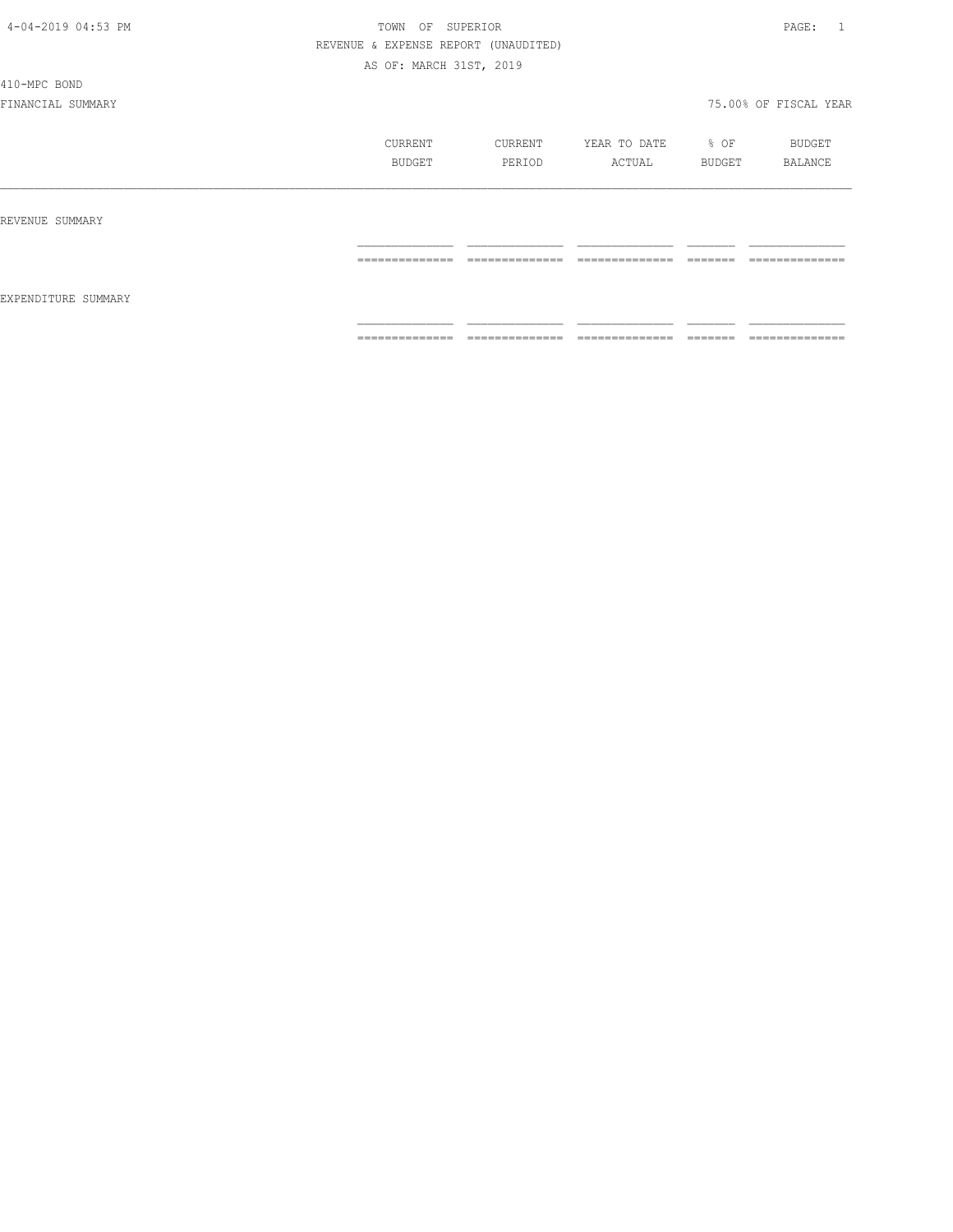#### 500-GRANTS

|                                    | CURRENT<br><b>BUDGET</b>                          | CURRENT<br>PERIOD | YEAR TO DATE<br>ACTUAL              | % OF<br><b>BUDGET</b> | <b>BUDGET</b><br><b>BALANCE</b> |
|------------------------------------|---------------------------------------------------|-------------------|-------------------------------------|-----------------------|---------------------------------|
| REVENUE SUMMARY                    |                                                   |                   |                                     |                       |                                 |
| NON-DEPARTMENTAL                   | 2,488,440.00                                      | 0.00              | 0.00                                | 0.00                  | 2,488,440.00                    |
| FIRE GRANTS                        | 0.00                                              | 0.00              | 3,700.00                            | $0.00$ (              | 3,700.00)                       |
| RECREATION GRANTS                  | 7,500.00                                          | 0.00              |                                     |                       | 43,871.00 584.95 (36,371.00)    |
| AIRPORT GRANTS                     | 0.00                                              | 0.00              | 16,670.85                           |                       | $0.00$ ( $16,670.85$ )          |
| FIRE TRUCK RESTORATION             | 0.00                                              | 40.00             | 2,541.00                            |                       | $0.00$ ( $2,541.00$ )           |
| TOTAL REVENUES                     | 2,495,940.00<br>================================= | 40.00             | 66,782.85<br>--------------- ------ | 2.68                  | 2,429,157.15<br>==============  |
| EXPENDITURE SUMMARY                |                                                   |                   |                                     |                       |                                 |
| NON-DEPARTMENTAL                   | 2,488,440.00                                      | 0.00              | 0.00                                |                       | $0.00 \qquad 2,488,440.00$      |
| RECREATION GRANTS                  | 7,500.00                                          | 0.00              |                                     |                       | 44,521.00 593.61 (37,021.00)    |
| RESOLUTION COPPER GIVING           | 0.00                                              | 0.00              | 4,816.34                            |                       | 0.00(4,816.34)                  |
| AIRPORT GRANTS                     | 0.00                                              | 0.00              | 21,866.79                           |                       | $0.00$ ( $21,866.79$ )          |
| ECONOMIC DEVELOPMENT               | 0.00                                              | 0.00              | 15,194.20                           |                       | $0.00$ ( $15,194.20$ )          |
| TOTAL EXPENDITURES                 | 2,495,940.00                                      | 0.00              | 86,398.33<br>==============         | 3.46                  | 2,409,541.67                    |
| REVENUES OVER/(UNDER) EXPENDITURES | 0.00                                              | 40.00 (           | 19,615.48)                          |                       | 19,615.48                       |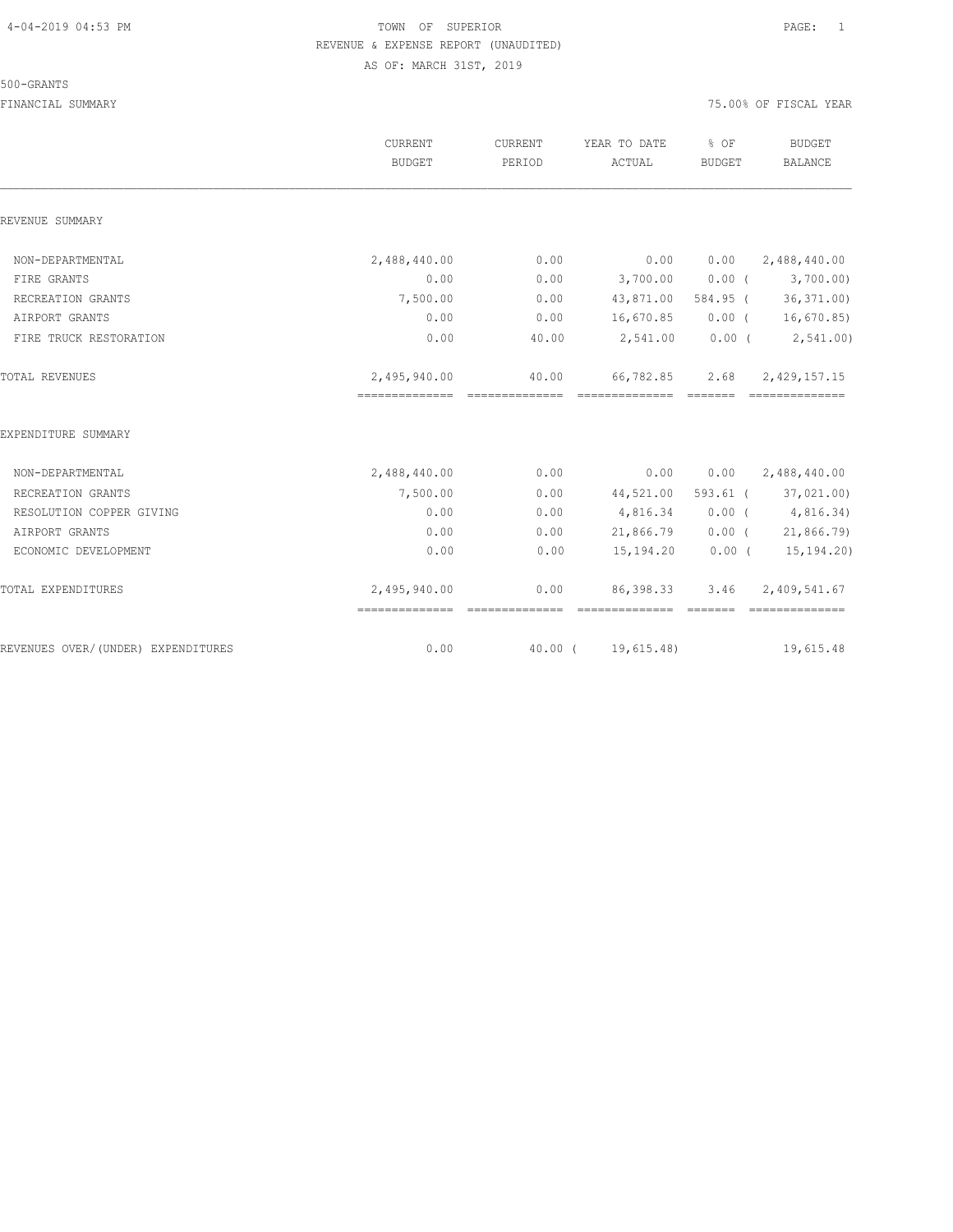# 510-Emergency Services

|                                    | <b>CURRENT</b><br><b>BUDGET</b> | CURRENT<br>PERIOD                                                     | YEAR TO DATE<br>ACTUAL                                                                                                                                                                                                                                                                                                                                                                                                                                                                       | % OF<br><b>BUDGET</b> | BUDGET<br>BALANCE |
|------------------------------------|---------------------------------|-----------------------------------------------------------------------|----------------------------------------------------------------------------------------------------------------------------------------------------------------------------------------------------------------------------------------------------------------------------------------------------------------------------------------------------------------------------------------------------------------------------------------------------------------------------------------------|-----------------------|-------------------|
| REVENUE SUMMARY                    |                                 |                                                                       |                                                                                                                                                                                                                                                                                                                                                                                                                                                                                              |                       |                   |
| RC EMERGENCY SERV-FIRE             | 0.00                            | 72,962.19 137,439.97 0.00 (                                           |                                                                                                                                                                                                                                                                                                                                                                                                                                                                                              |                       | 137,439.97)       |
| RC EMERGENCY SERV-POLICE           | 200,000.00                      |                                                                       | 27,037.81 62,537.81 31.27                                                                                                                                                                                                                                                                                                                                                                                                                                                                    |                       | 137,462.19        |
| <b>TOTAL REVENUES</b>              |                                 | 200,000.00 100,000.00 199,977.78 99.99                                | ==============                                                                                                                                                                                                                                                                                                                                                                                                                                                                               |                       | 22.22             |
| EXPENDITURE SUMMARY                |                                 |                                                                       |                                                                                                                                                                                                                                                                                                                                                                                                                                                                                              |                       |                   |
| RC EMERGENCY SERV-FIRE             |                                 | 164,500.00 1,831.13 165,119.98 100.38 (619.98)                        |                                                                                                                                                                                                                                                                                                                                                                                                                                                                                              |                       |                   |
| RC EMERGENCY SERV-POLICE           | 35,500.00                       |                                                                       | 21,655.91 49,511.52 139.47 ( 14,011.52)                                                                                                                                                                                                                                                                                                                                                                                                                                                      |                       |                   |
| TOTAL EXPENDITURES                 |                                 | 200,000.00 23,487.04 214,631.50 107.32 ( 14,631.50)<br>============== | $\begin{array}{c} \multicolumn{2}{c} {\textbf{1}} & \multicolumn{2}{c} {\textbf{2}} & \multicolumn{2}{c} {\textbf{3}} & \multicolumn{2}{c} {\textbf{4}} \\ \multicolumn{2}{c} {\textbf{5}} & \multicolumn{2}{c} {\textbf{6}} & \multicolumn{2}{c} {\textbf{7}} & \multicolumn{2}{c} {\textbf{8}} & \multicolumn{2}{c} {\textbf{9}} \\ \multicolumn{2}{c} {\textbf{6}} & \multicolumn{2}{c} {\textbf{7}} & \multicolumn{2}{c} {\textbf{8}} & \multicolumn{2}{c} {\textbf{9}} & \multicolumn{$ |                       | ==============    |
| REVENUES OVER/(UNDER) EXPENDITURES | 0.00                            | 76,512.96 ( 14,653.72) 14,653.72                                      |                                                                                                                                                                                                                                                                                                                                                                                                                                                                                              |                       |                   |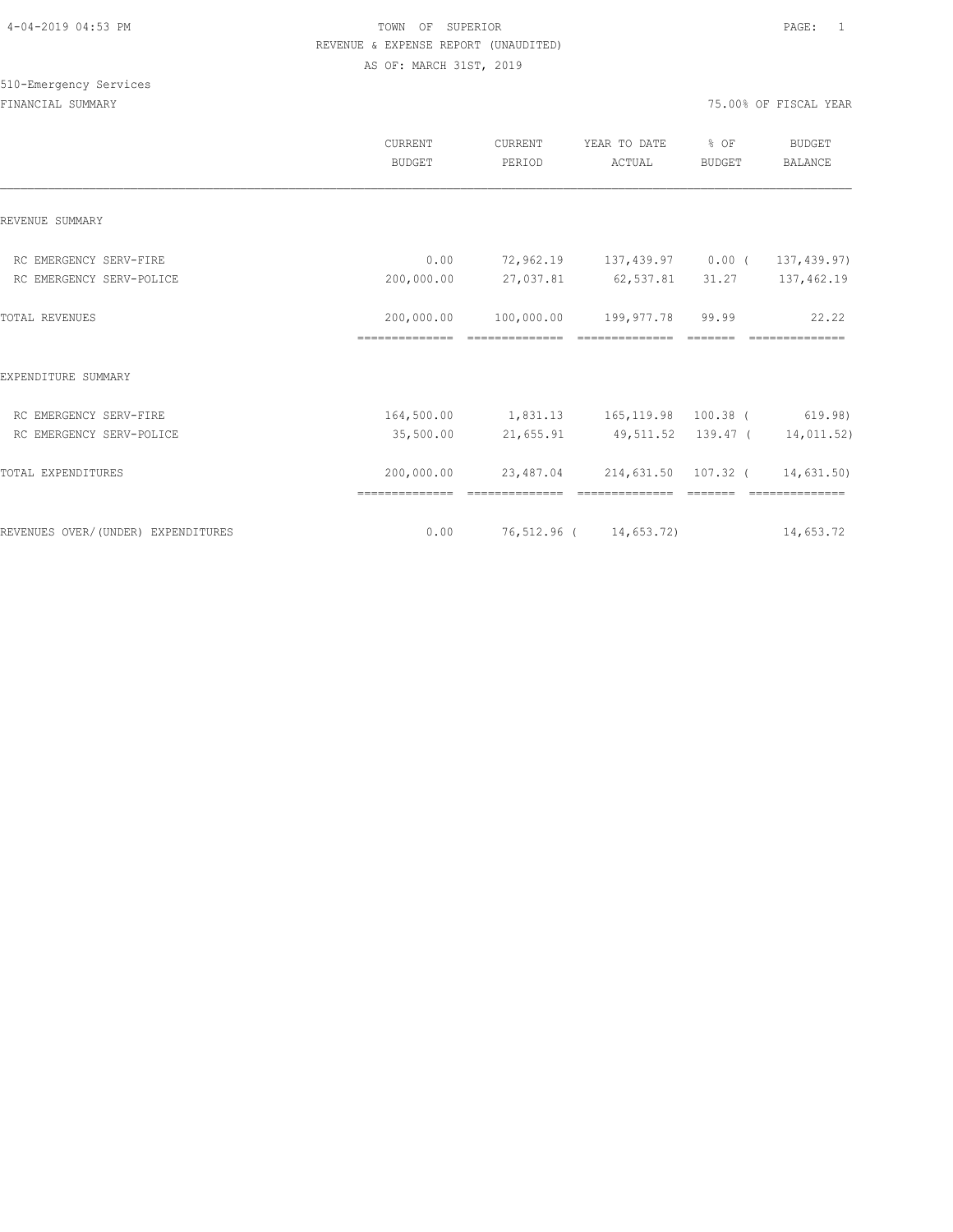# 800-FIRE DEPT PENSION

|                     | CURRENT<br>BUDGET                                                                                                                                                                                                                                                                                                                                                                                                                                                                      | CURRENT<br>PERIOD                                                                                                                                                                                                                                                                                                                                                                                                                                                                      | YEAR TO DATE<br>ACTUAL            | % OF<br>BUDGET      | BUDGET<br>BALANCE                  |
|---------------------|----------------------------------------------------------------------------------------------------------------------------------------------------------------------------------------------------------------------------------------------------------------------------------------------------------------------------------------------------------------------------------------------------------------------------------------------------------------------------------------|----------------------------------------------------------------------------------------------------------------------------------------------------------------------------------------------------------------------------------------------------------------------------------------------------------------------------------------------------------------------------------------------------------------------------------------------------------------------------------------|-----------------------------------|---------------------|------------------------------------|
| REVENUE SUMMARY     |                                                                                                                                                                                                                                                                                                                                                                                                                                                                                        |                                                                                                                                                                                                                                                                                                                                                                                                                                                                                        |                                   |                     |                                    |
| EXPENDITURE SUMMARY | $\begin{array}{cccccccccc} \multicolumn{2}{c}{} & \multicolumn{2}{c}{} & \multicolumn{2}{c}{} & \multicolumn{2}{c}{} & \multicolumn{2}{c}{} & \multicolumn{2}{c}{} & \multicolumn{2}{c}{} & \multicolumn{2}{c}{} & \multicolumn{2}{c}{} & \multicolumn{2}{c}{} & \multicolumn{2}{c}{} & \multicolumn{2}{c}{} & \multicolumn{2}{c}{} & \multicolumn{2}{c}{} & \multicolumn{2}{c}{} & \multicolumn{2}{c}{} & \multicolumn{2}{c}{} & \multicolumn{2}{c}{} & \multicolumn{2}{c}{} & \mult$ | $\begin{array}{cccccccccc} \multicolumn{2}{c}{} & \multicolumn{2}{c}{} & \multicolumn{2}{c}{} & \multicolumn{2}{c}{} & \multicolumn{2}{c}{} & \multicolumn{2}{c}{} & \multicolumn{2}{c}{} & \multicolumn{2}{c}{} & \multicolumn{2}{c}{} & \multicolumn{2}{c}{} & \multicolumn{2}{c}{} & \multicolumn{2}{c}{} & \multicolumn{2}{c}{} & \multicolumn{2}{c}{} & \multicolumn{2}{c}{} & \multicolumn{2}{c}{} & \multicolumn{2}{c}{} & \multicolumn{2}{c}{} & \multicolumn{2}{c}{} & \mult$ | ______________<br>--------------- | --------<br>------- | ______________<br>---------------- |
|                     | ==============                                                                                                                                                                                                                                                                                                                                                                                                                                                                         | ==============                                                                                                                                                                                                                                                                                                                                                                                                                                                                         | ==============                    | <b>EEEEEE</b>       | ==============                     |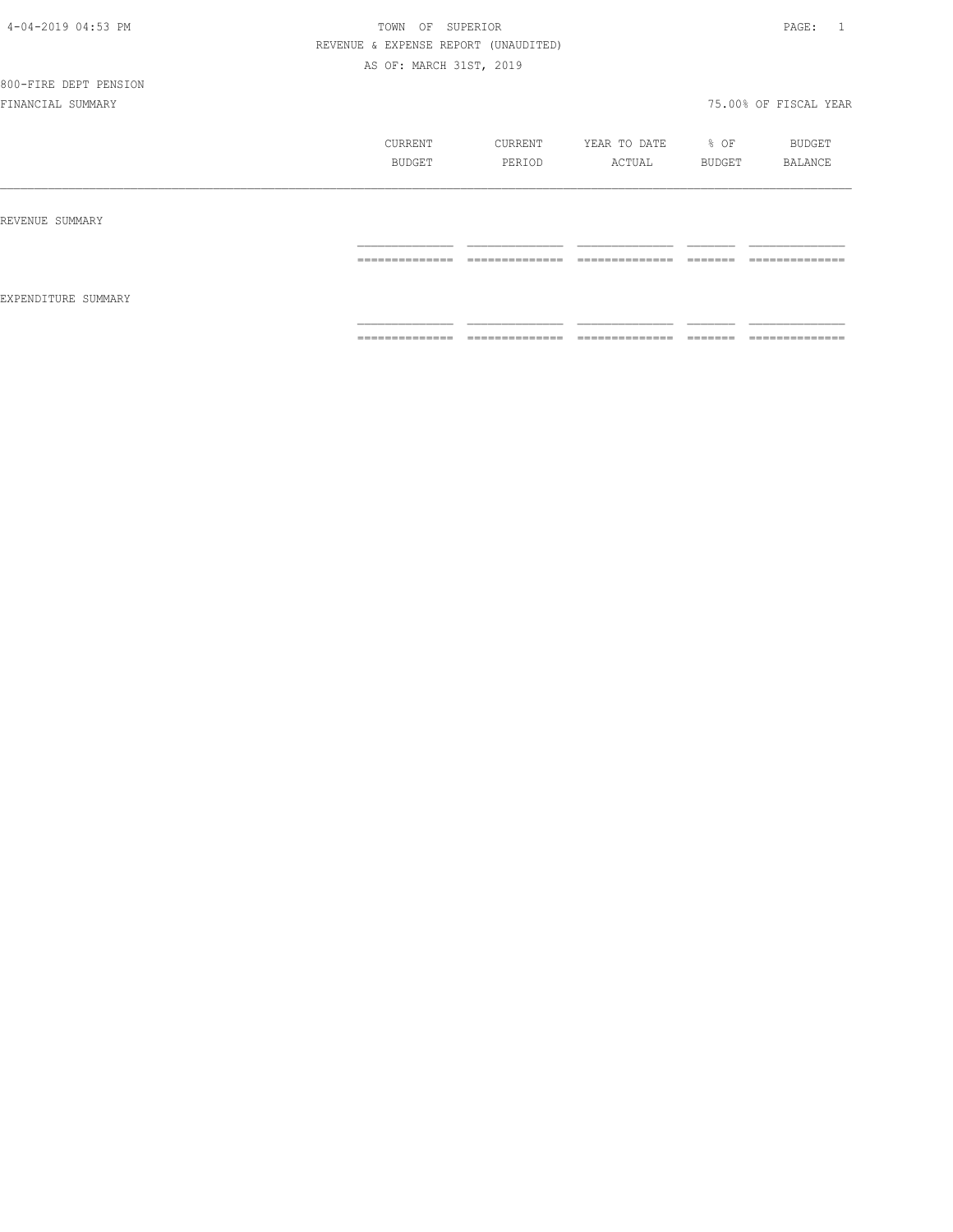810-LGIP

|                     | CURRENT<br>BUDGET                                                                                                                                                                                                                                                                                                                                                                                                                                                                      | CURRENT<br>PERIOD                                                                                                                                                                                                                                                                                                                                                                                                                                                                            | YEAR TO DATE<br>ACTUAL                                                                                                                                                                                                                                                                                                                                                                                                                                                                       | % OF<br>BUDGET      | BUDGET<br>BALANCE                 |
|---------------------|----------------------------------------------------------------------------------------------------------------------------------------------------------------------------------------------------------------------------------------------------------------------------------------------------------------------------------------------------------------------------------------------------------------------------------------------------------------------------------------|----------------------------------------------------------------------------------------------------------------------------------------------------------------------------------------------------------------------------------------------------------------------------------------------------------------------------------------------------------------------------------------------------------------------------------------------------------------------------------------------|----------------------------------------------------------------------------------------------------------------------------------------------------------------------------------------------------------------------------------------------------------------------------------------------------------------------------------------------------------------------------------------------------------------------------------------------------------------------------------------------|---------------------|-----------------------------------|
| REVENUE SUMMARY     |                                                                                                                                                                                                                                                                                                                                                                                                                                                                                        |                                                                                                                                                                                                                                                                                                                                                                                                                                                                                              |                                                                                                                                                                                                                                                                                                                                                                                                                                                                                              |                     |                                   |
| EXPENDITURE SUMMARY | $\begin{array}{cccccccccc} \multicolumn{2}{c}{} & \multicolumn{2}{c}{} & \multicolumn{2}{c}{} & \multicolumn{2}{c}{} & \multicolumn{2}{c}{} & \multicolumn{2}{c}{} & \multicolumn{2}{c}{} & \multicolumn{2}{c}{} & \multicolumn{2}{c}{} & \multicolumn{2}{c}{} & \multicolumn{2}{c}{} & \multicolumn{2}{c}{} & \multicolumn{2}{c}{} & \multicolumn{2}{c}{} & \multicolumn{2}{c}{} & \multicolumn{2}{c}{} & \multicolumn{2}{c}{} & \multicolumn{2}{c}{} & \multicolumn{2}{c}{} & \mult$ | 22222222222222                                                                                                                                                                                                                                                                                                                                                                                                                                                                               | $\begin{array}{c} \multicolumn{2}{c} {\textbf{1}} & \multicolumn{2}{c} {\textbf{2}} & \multicolumn{2}{c} {\textbf{3}} & \multicolumn{2}{c} {\textbf{4}} \\ \multicolumn{2}{c} {\textbf{2}} & \multicolumn{2}{c} {\textbf{3}} & \multicolumn{2}{c} {\textbf{4}} & \multicolumn{2}{c} {\textbf{5}} & \multicolumn{2}{c} {\textbf{6}} \\ \multicolumn{2}{c} {\textbf{5}} & \multicolumn{2}{c} {\textbf{6}} & \multicolumn{2}{c} {\textbf{7}} & \multicolumn{2}{c} {\textbf{8}} & \multicolumn{$ | -------<br>________ | --------------                    |
|                     | ______________<br>_______________                                                                                                                                                                                                                                                                                                                                                                                                                                                      | $\begin{array}{c} \multicolumn{2}{c} {\textbf{1}} & \multicolumn{2}{c} {\textbf{2}} & \multicolumn{2}{c} {\textbf{3}} & \multicolumn{2}{c} {\textbf{4}} \\ \multicolumn{2}{c} {\textbf{2}} & \multicolumn{2}{c} {\textbf{3}} & \multicolumn{2}{c} {\textbf{4}} & \multicolumn{2}{c} {\textbf{5}} & \multicolumn{2}{c} {\textbf{6}} \\ \multicolumn{2}{c} {\textbf{4}} & \multicolumn{2}{c} {\textbf{5}} & \multicolumn{2}{c} {\textbf{6}} & \multicolumn{2}{c} {\textbf{6}} & \multicolumn{$ | _______________<br>---------------                                                                                                                                                                                                                                                                                                                                                                                                                                                           | ________<br>------- | ______________<br>--------------- |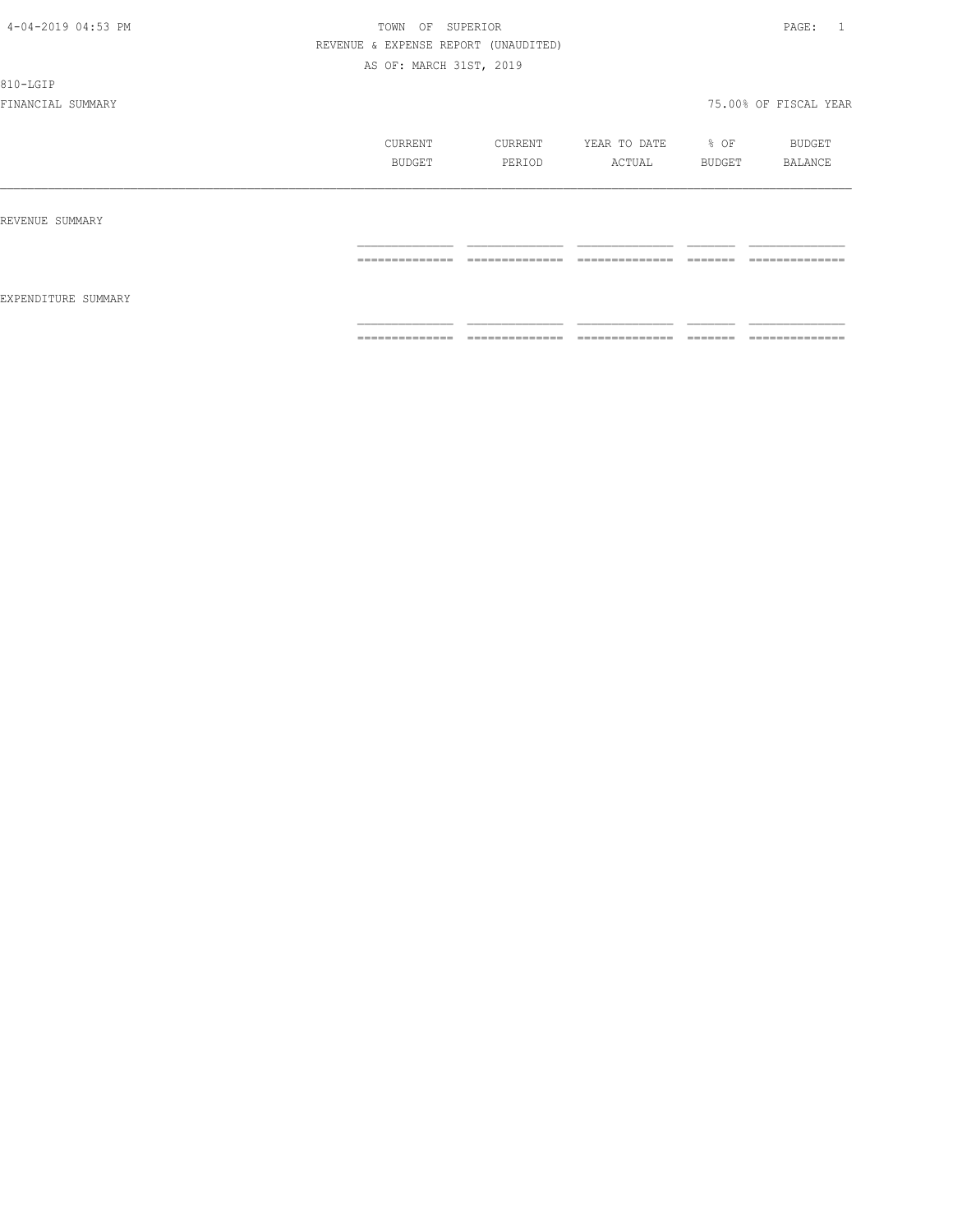#### 820-EXPLORERS

|                     | CURRENT<br>BUDGET                                                                                                                                                                                                                                                                                                                                                                                                                                                                            | CURRENT<br>PERIOD                 | YEAR TO DATE<br>ACTUAL                                                                                                                                                                                                                                                                                                                                                                                                                                                                       | % OF<br>BUDGET                                                                                                                                                                                                                                                                                                                                                                                                                                                                           | BUDGET<br>BALANCE                |
|---------------------|----------------------------------------------------------------------------------------------------------------------------------------------------------------------------------------------------------------------------------------------------------------------------------------------------------------------------------------------------------------------------------------------------------------------------------------------------------------------------------------------|-----------------------------------|----------------------------------------------------------------------------------------------------------------------------------------------------------------------------------------------------------------------------------------------------------------------------------------------------------------------------------------------------------------------------------------------------------------------------------------------------------------------------------------------|------------------------------------------------------------------------------------------------------------------------------------------------------------------------------------------------------------------------------------------------------------------------------------------------------------------------------------------------------------------------------------------------------------------------------------------------------------------------------------------|----------------------------------|
| REVENUE SUMMARY     |                                                                                                                                                                                                                                                                                                                                                                                                                                                                                              |                                   |                                                                                                                                                                                                                                                                                                                                                                                                                                                                                              |                                                                                                                                                                                                                                                                                                                                                                                                                                                                                          |                                  |
|                     | --------------<br>-------------                                                                                                                                                                                                                                                                                                                                                                                                                                                              | --------------<br>_______________ | --------------<br>______________                                                                                                                                                                                                                                                                                                                                                                                                                                                             | --------<br>________                                                                                                                                                                                                                                                                                                                                                                                                                                                                     | --------------<br>______________ |
| EXPENDITURE SUMMARY |                                                                                                                                                                                                                                                                                                                                                                                                                                                                                              |                                   |                                                                                                                                                                                                                                                                                                                                                                                                                                                                                              |                                                                                                                                                                                                                                                                                                                                                                                                                                                                                          |                                  |
|                     | $\begin{array}{c} \multicolumn{2}{c} {\textbf{1}} & \multicolumn{2}{c} {\textbf{2}} & \multicolumn{2}{c} {\textbf{3}} & \multicolumn{2}{c} {\textbf{4}} \\ \multicolumn{2}{c} {\textbf{2}} & \multicolumn{2}{c} {\textbf{3}} & \multicolumn{2}{c} {\textbf{4}} & \multicolumn{2}{c} {\textbf{5}} & \multicolumn{2}{c} {\textbf{6}} \\ \multicolumn{2}{c} {\textbf{4}} & \multicolumn{2}{c} {\textbf{5}} & \multicolumn{2}{c} {\textbf{6}} & \multicolumn{2}{c} {\textbf{6}} & \multicolumn{$ | 22222222222222                    | $\begin{array}{c} \multicolumn{2}{c} {\textbf{1}} & \multicolumn{2}{c} {\textbf{2}} & \multicolumn{2}{c} {\textbf{3}} & \multicolumn{2}{c} {\textbf{4}} \\ \multicolumn{2}{c} {\textbf{2}} & \multicolumn{2}{c} {\textbf{3}} & \multicolumn{2}{c} {\textbf{4}} & \multicolumn{2}{c} {\textbf{5}} & \multicolumn{2}{c} {\textbf{6}} \\ \multicolumn{2}{c} {\textbf{5}} & \multicolumn{2}{c} {\textbf{6}} & \multicolumn{2}{c} {\textbf{7}} & \multicolumn{2}{c} {\textbf{8}} & \multicolumn{$ | $\begin{tabular}{ll} \multicolumn{3}{l}{} & \multicolumn{3}{l}{} & \multicolumn{3}{l}{} \\ \multicolumn{3}{l}{} & \multicolumn{3}{l}{} & \multicolumn{3}{l}{} \\ \multicolumn{3}{l}{} & \multicolumn{3}{l}{} & \multicolumn{3}{l}{} \\ \multicolumn{3}{l}{} & \multicolumn{3}{l}{} & \multicolumn{3}{l}{} \\ \multicolumn{3}{l}{} & \multicolumn{3}{l}{} & \multicolumn{3}{l}{} \\ \multicolumn{3}{l}{} & \multicolumn{3}{l}{} & \multicolumn{3}{l}{} \\ \multicolumn{3}{l}{} & \multic$ | --------------                   |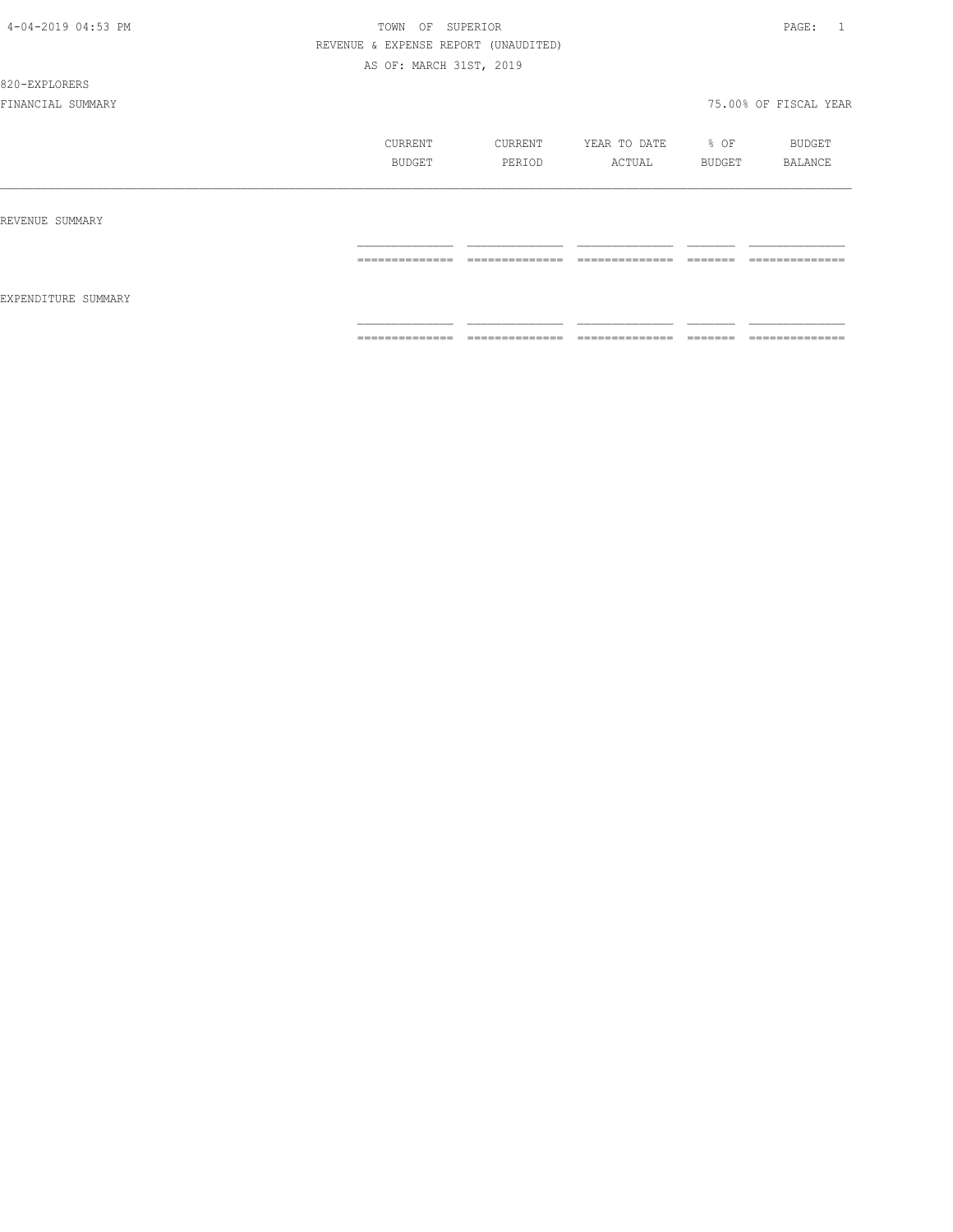|                                    | CURRENT<br><b>BUDGET</b> | CURRENT<br>PERIOD | YEAR TO DATE<br>ACTUAL | % OF<br>BUDGET | BUDGET<br>BALANCE           |
|------------------------------------|--------------------------|-------------------|------------------------|----------------|-----------------------------|
| REVENUE SUMMARY                    |                          |                   |                        |                |                             |
| NON-DEPARTMENTAL                   | 0.00                     | 0.00              |                        |                | 4,389.13 0.00 ( 4,389.13)   |
| TOTAL REVENUES                     | 0.00                     | 0.00              | 4,389.13               |                | $0.00$ ( $4,389.13$ )       |
| EXPENDITURE SUMMARY                |                          |                   |                        |                |                             |
| NON-DEPARTMENTAL                   | 0.00                     | 0.00              |                        |                | $2,900.00$ 0.00 ( 2,900.00) |
| TOTAL EXPENDITURES                 | 0.00                     | 0.00              | 2,900.00               |                | $0.00$ ( $2,900.00$ )       |
| REVENUES OVER/(UNDER) EXPENDITURES | 0.00                     | 0.00              | 1,489.13               |                | (1, 489.13)                 |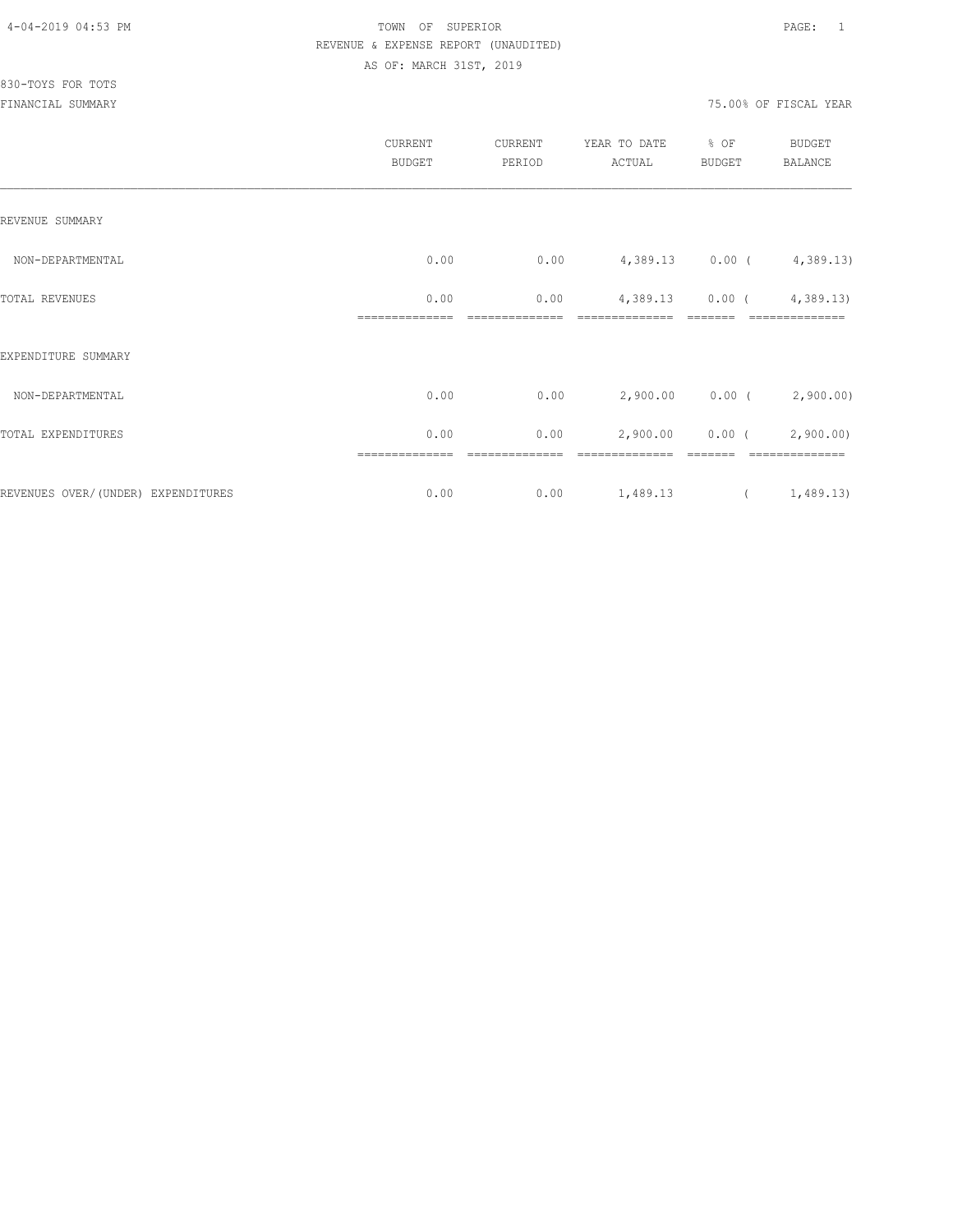840-GENERAL FIXED ASSETS

|                     | CURRENT<br>BUDGET | CURRENT<br>PERIOD | YEAR TO DATE<br>ACTUAL | $8$ OF<br>BUDGET | BUDGET<br>BALANCE |
|---------------------|-------------------|-------------------|------------------------|------------------|-------------------|
| REVENUE SUMMARY     | --------------    | ______________    | _____________          | --------         | _____________     |
| EXPENDITURE SUMMARY | ----------        |                   |                        |                  | ----------        |
|                     | ==============    | ==============    | ==============         | =======          | ==============    |